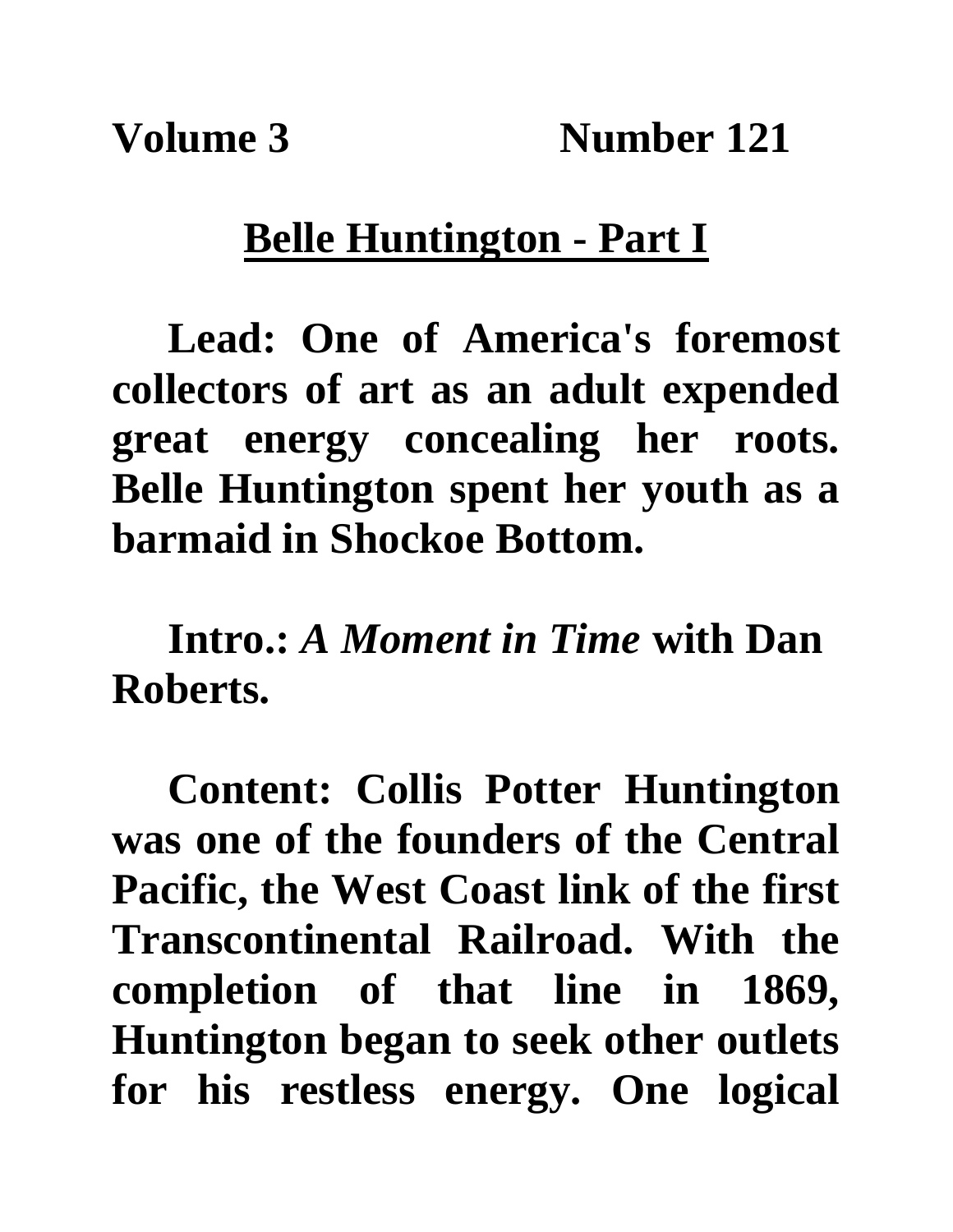**place to search was the South. Defeated and demoralized, Southerners were anxious to attract capital investment to help rebuild the region in the years following the Civil War. In 1868 Huntington came to Richmond, Virginia seeking to merge three ailing Virginia railroads into an effective southeastern network that could feed into his transcontinental lines. He secured an endorsement for the merger from Robert E. Lee and in 1870 he reorganized the Chespeake and Ohio with himself as President.**

**While in Richmond he chanced to stay in the boardinghouse of Catherine Yarrington and there the alreadymarried, forty-eight year old financier became infatuated with Catherine's**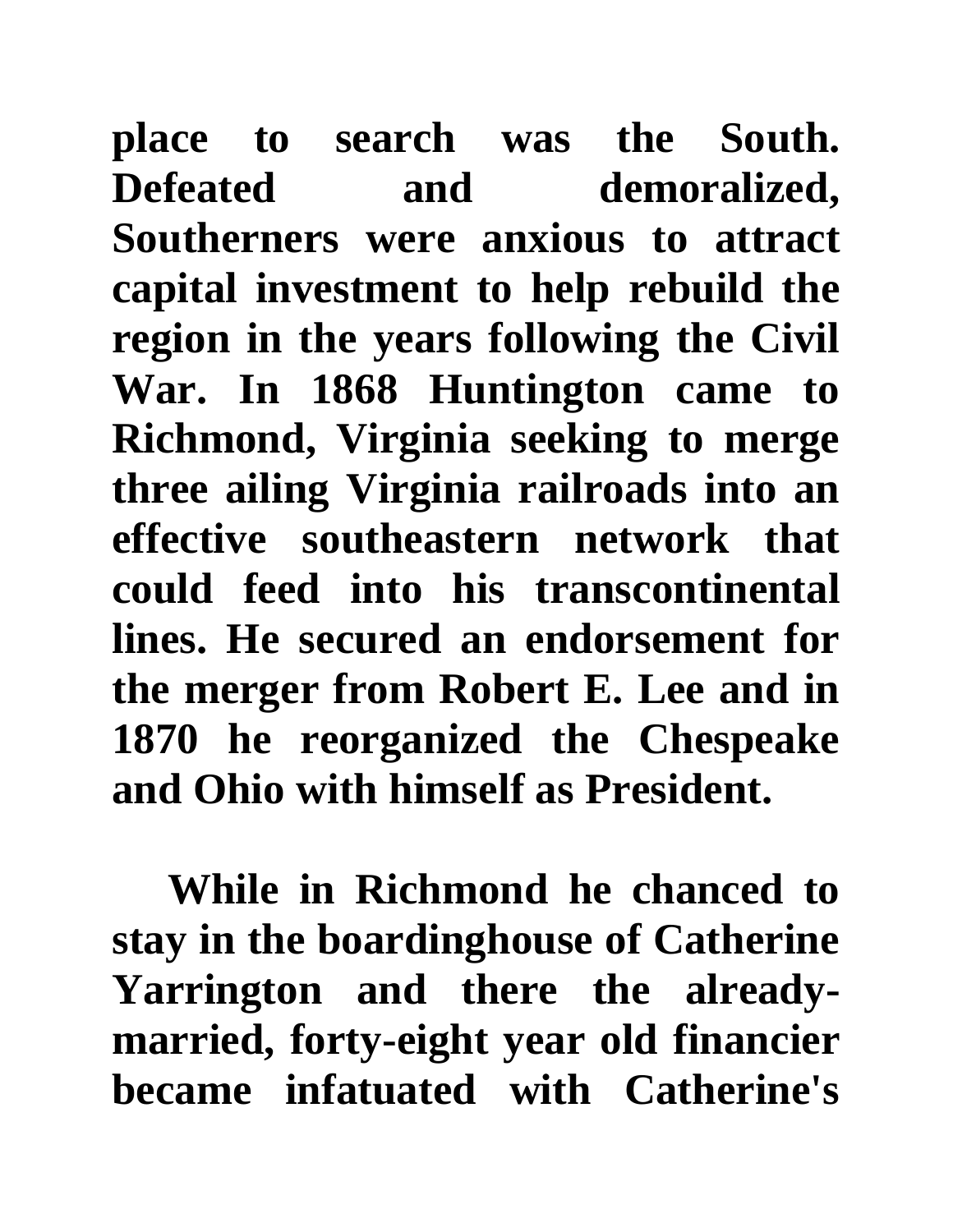**nineteen year old daughter and barmaid, Arabella. Until their marriage in 1884, ten months after the death of Huntington's first wife, Collis and Arabella, were locked in a highly secretive love affair. She moved to New York in 1870 posing as the widow of John Archer Worsham, who over the years owned several Richmond gambling houses. Worsham, who remained very much alive until 1878, helped his friend Arabella maintain her secret attachment to Huntington. To cover this relationship required increasingly creative fabrications, particularly after she bore Collis a son in 1870. After Archer was born, Huntington established mother and child in an affluent neighborhood on Lexington Avenue and frequently took**